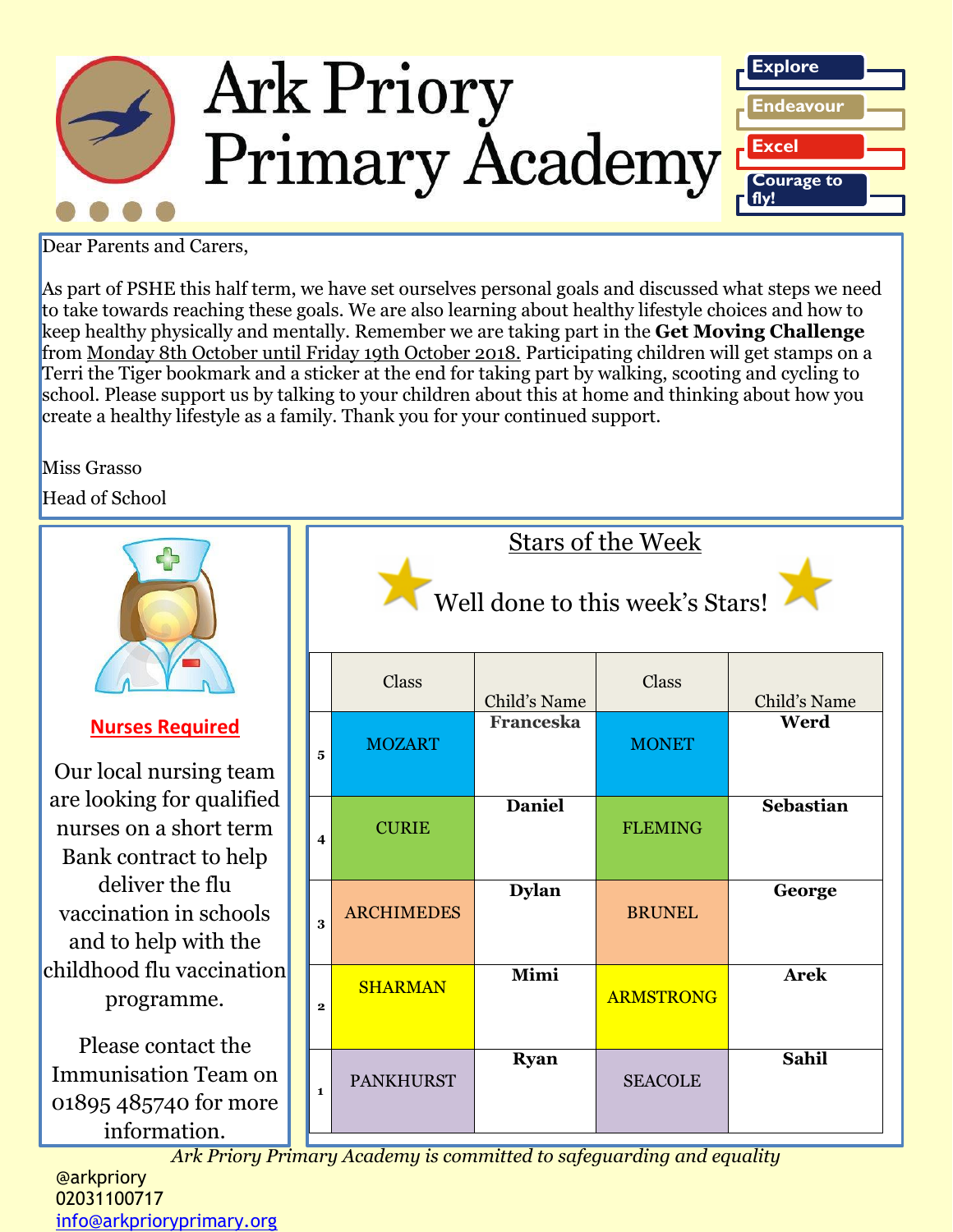## **Attendance**

Our whole school attendance for the week is:

**97.9%**

Class Attendance:

- 1. **Fleming 99.8%**
- 2. Brunel 98.9%
- 3. Columbus 98.6%

Well done to Fleming class! Let's see which class is the first to gain 100% attendance!



## **Journeys**

Year 5 had a great afternoon with our special visitor, Ben, who discussed his journey from London, England to Cape Town, South Africa. We were inspired by the work being done by the entrepreneurs supporting small businesses in countries throughout Africa and were in awe of some of incredibly beautiful images in the presentation. Big thank you to Ben from Escap+Aid!



### **Notices for Parents**

Following some confusion about the policy for PE uniform please see the information below:

#### **PE Kit/Nursery Uniform**

- Priory blue tracksuit with logo
- Red T-shirt with logo
- Priory blue PE shorts
- Black plimsolls or trainers
- White socks
- Blue Priory PE bag.

For children's safety during sports lessons it is important this uniform is followed. Trainers or plimsolls must not have flashing or sparkling accessories.

## **Safeguarding**

Due to safeguarding the collection for clubs has changed. The playground gates are now locked and parents are to collect their child from the foyer main office foyer.

To prevent overcrowding at the front of the school the main gate will open at 3.50pm and the gates to the school playground will open at 4.00pm.

*Ark Priory Primary Academy is committed to safeguarding and equality* 

# **Parent Corner**

From next week, this will be a new regular segment on the newsletter to highlight some of the activities of our children and parents outside of school. If you are doing something amazing for charity, take your child to a fantastic dance class or go to a great Baby group that you think others may enjoy for example, please send me the information at d.grasso@arkpriorypri mary.org so it can be included in our newsletter. Thank you.

@arkpriory 02031100717 [info@arkprioryprimary.org](mailto:info@arkprioryprimary.org)